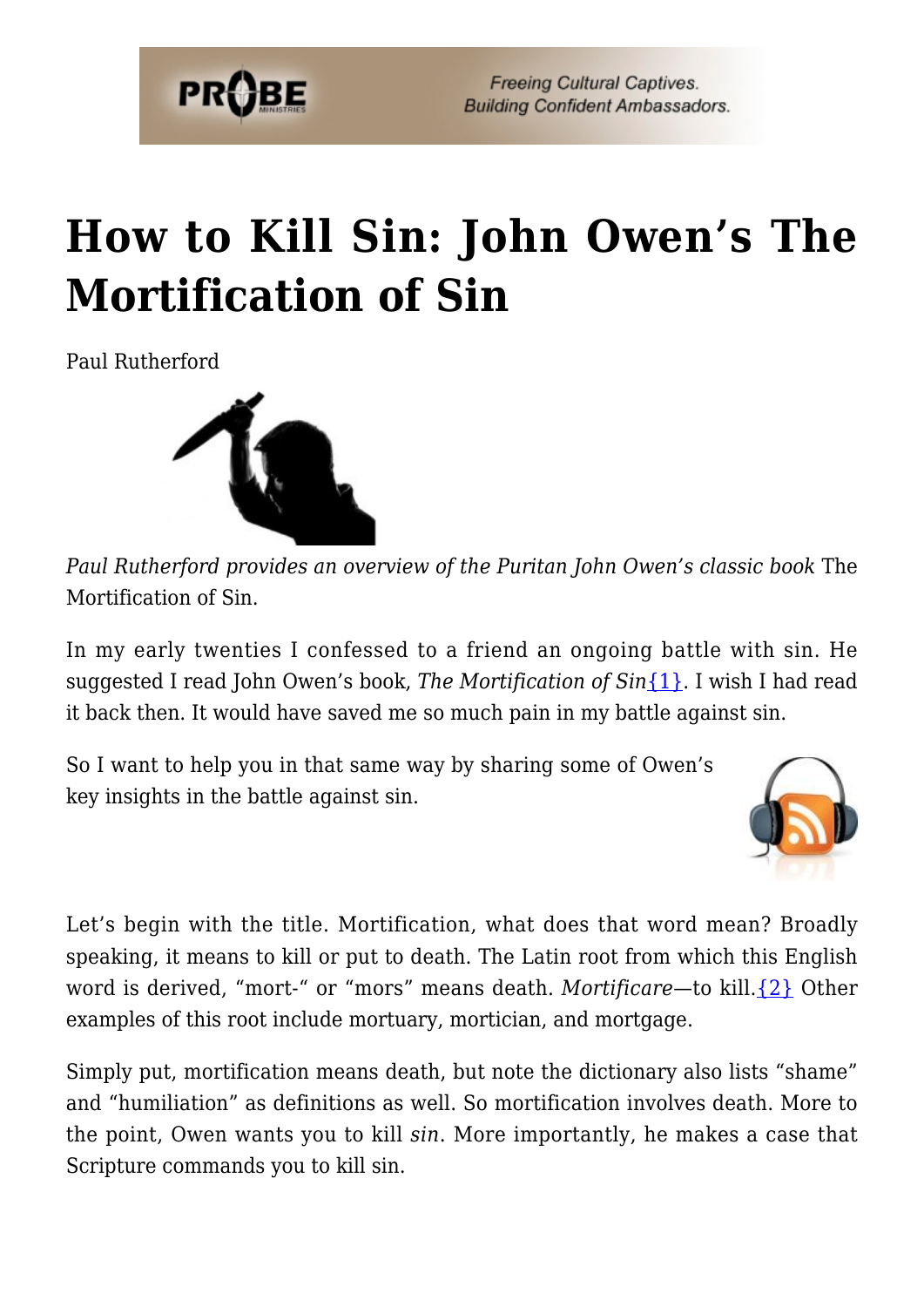

This message today is not for everyone. It's only appropriate if you believe in Jesus. Early in the work Owen gravely warns those who would mortify sin, but do so without first believing in Jesus.

I would warn you as well. Please don't sit here and read another minute if you have not put your faith in Jesus Christ for your righteousness, for your salvation. If you're reading this right now and have never made a confession of faith, and you're ready, please do so now. Just talk to God and tell him you believe that Jesus is Lord, that He died for your sins, was buried, and raised from the dead, and you are putting your trust in Him. Then tell someone you know who already believes. It will be the most important thing you do, ever.

If you're still reading, then let's press on. Owen discusses at length what it means to kill sin, how to do it effectively, and why you should do it.

But before we jump in, remember John Owen was a 17th century English pastor and theologian. This is not his first book, and at the time he composed it, he was Vice-Chancellor at the University of Oxford. Owen has academic credentials. But this book is more devotional than academic. Owen draws from personal experience. It is not merely intellectual. He meant for it to be practiced.

### **What is Mortification?**

John Owen wrote *The Mortification of Sin* in England in 1656. Mortification means death, or in this case to kill. . .sin. That's what we covered in the previous section. This matters because your life is at stake here. In chapter two, Owen warns us with this now famous quote, "Be killing sin or it will be killing you." That is probably the most famous quote from that book.

Did you catch the significance of that quote? Sin will kill you. That's why this is a big deal. That's why this matters. That's also why sin's presence requires such a drastic response. It must be killed. James tells us that "[S]in when it is fully grown brings forth death." $\{3\}$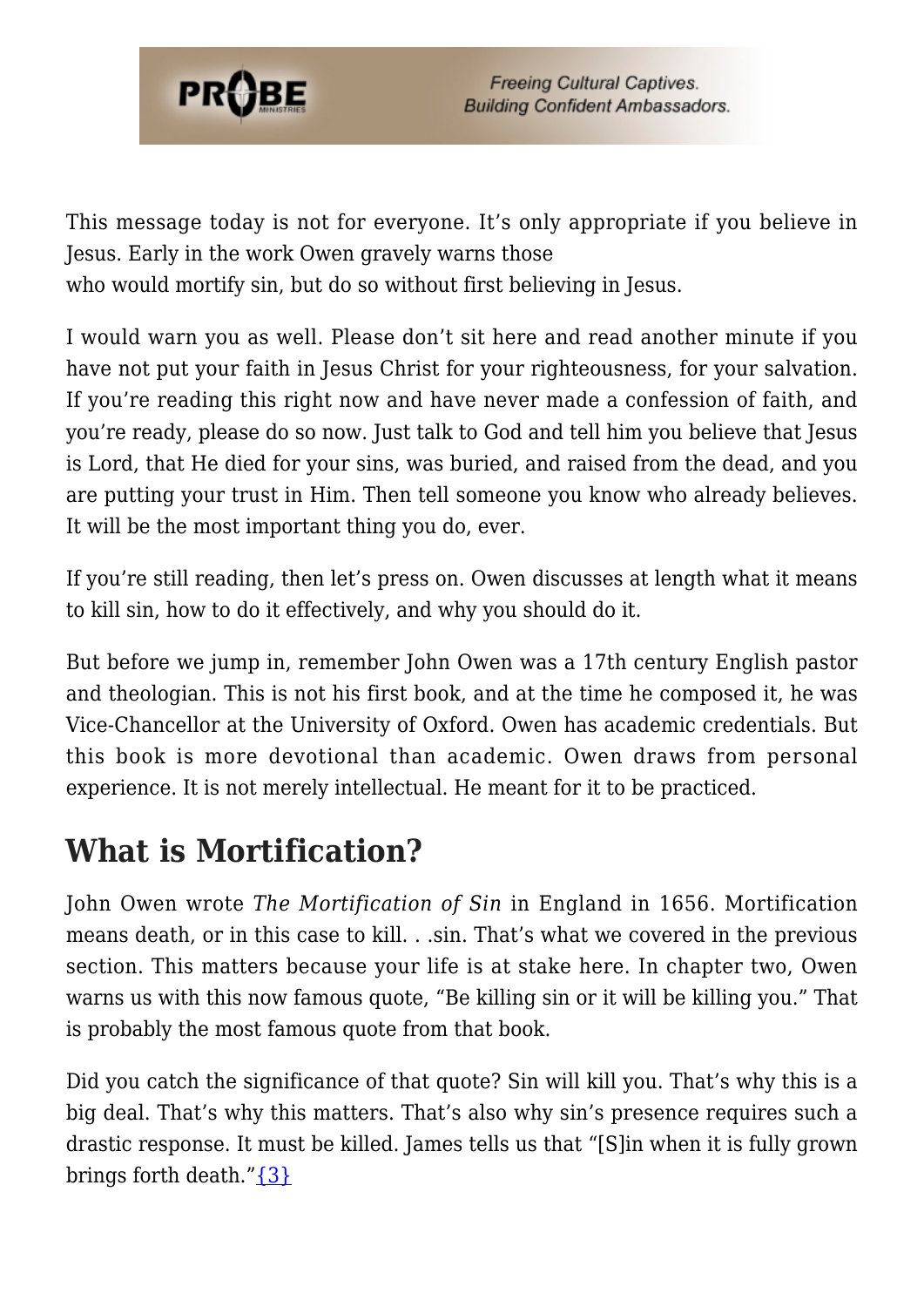

Your best option—the most effective option—your only real option is to *kill* sin. Just like John Owen said. Kill it. Or it will kill you. Because trust me. It will kill you—in every way: physically, spiritually, emotionally, intellectually—every way.

Owen quickly reminds us this is impossible in a complete, ultimate, or perfect sense, until Jesus comes back, not before.  $\{4\}$  So until then we mortify sin.  $\{5\}$ 

Now let's talk about mortification. Let's talk about killing sin. What exactly does that mean? Sin is an abstract thing, not a biological organism. How do you kill an abstract thing? Owen's instruction is clear: "utterly destroy it" or, make it cease to be.

Owen defines the process of mortification three ways: sin gets weaker, you fight against it constantly, and you have full success over it.  $\{6\}$ 

So then mortification means to weaken sin, or drain it of its power. It means the desire to sin decreases in degree, frequency, and

quality. That comes as you "crucify the flesh with its passions and desires," as we read in Galatians 5:24.

Mortification also means to fight sin constantly. You have an enemy. Employ any means necessary to destroy his work. The contest will be vigorous and hazardous.

Finally, mortification is success against sin in any given moment. This isn't merely resisting temptation. Owen has more in view here; it is recognizing temptation, bringing it before Christ, pursuing sin to its root, and conquering it in Jesus' strength.

Before we discuss how to do this, for clarity let's talk about how not to mortify sin.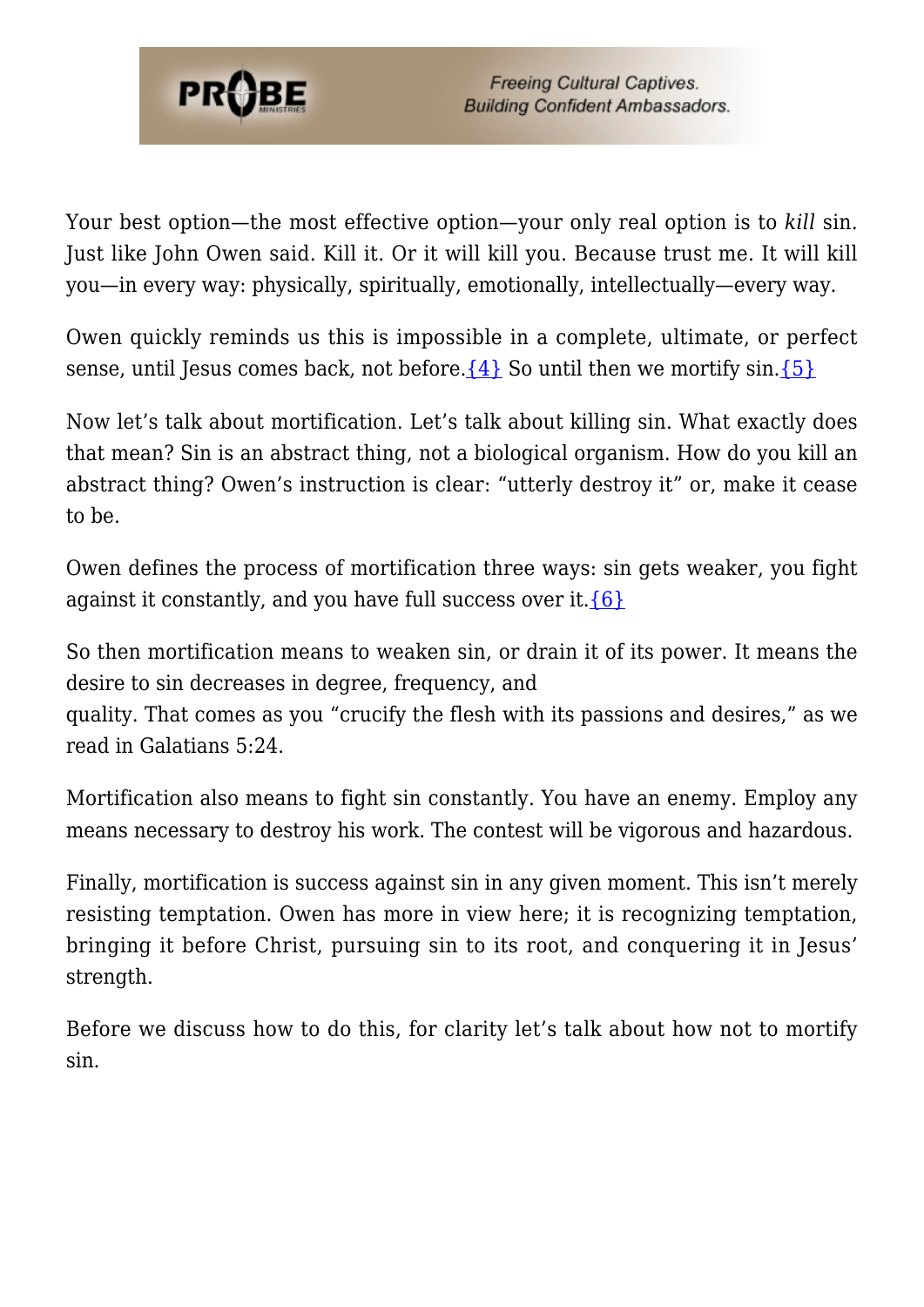

### **How NOT to Mortify Sin**

Mortification means to kill, and the point of John Owen's book *The Mortification of Sin* is to kill sin. Nothing short of your life is at stake here since sin always leads to death[.{7}](#page-6-6)

Sin is not to be trifled with. It cost Jesus His life.

Owen himself covers what mortification is NOT in the book, before he defines what it is. So now we will follow his lead.

Mortification is commonly mistaken. It is tricky to identify properly. Four things frequently masquerade as mortification, when they are in fact not. These four are: faking it, having a calm disposition, cross-addiction, and behavior modification.

Faking it, the first instance of false mortification, is making yourself look good on the outside, instances where outward signs of sin are obvious—compulsive spending, for example. You may choose not to buy something the next time you're tempted, but that outward choice is not the root of sin. The root is inside. It goes deeper.

The root is the belief that material will fill that void inside. Owen further points out hypocrisy as a real danger here. Not only did you not mortify the sin, you are now making it look as if you have.

Mortification is also not simply a calm disposition. Some sins are obvious, visible, even violent in nature. In these cases if you become more calm, more quiet, more gentle, it could appear on the outside as if the sin is gone. In fact it is not. Owen reminds us that mortification is more than a simple change in disposition.

Mortification is also not replacing one vice for another. For example, if the presenting sin is addiction to pornography, keeping yourself from erotic material may appear as victory unless you pick up the bottle. Now you simply exchanged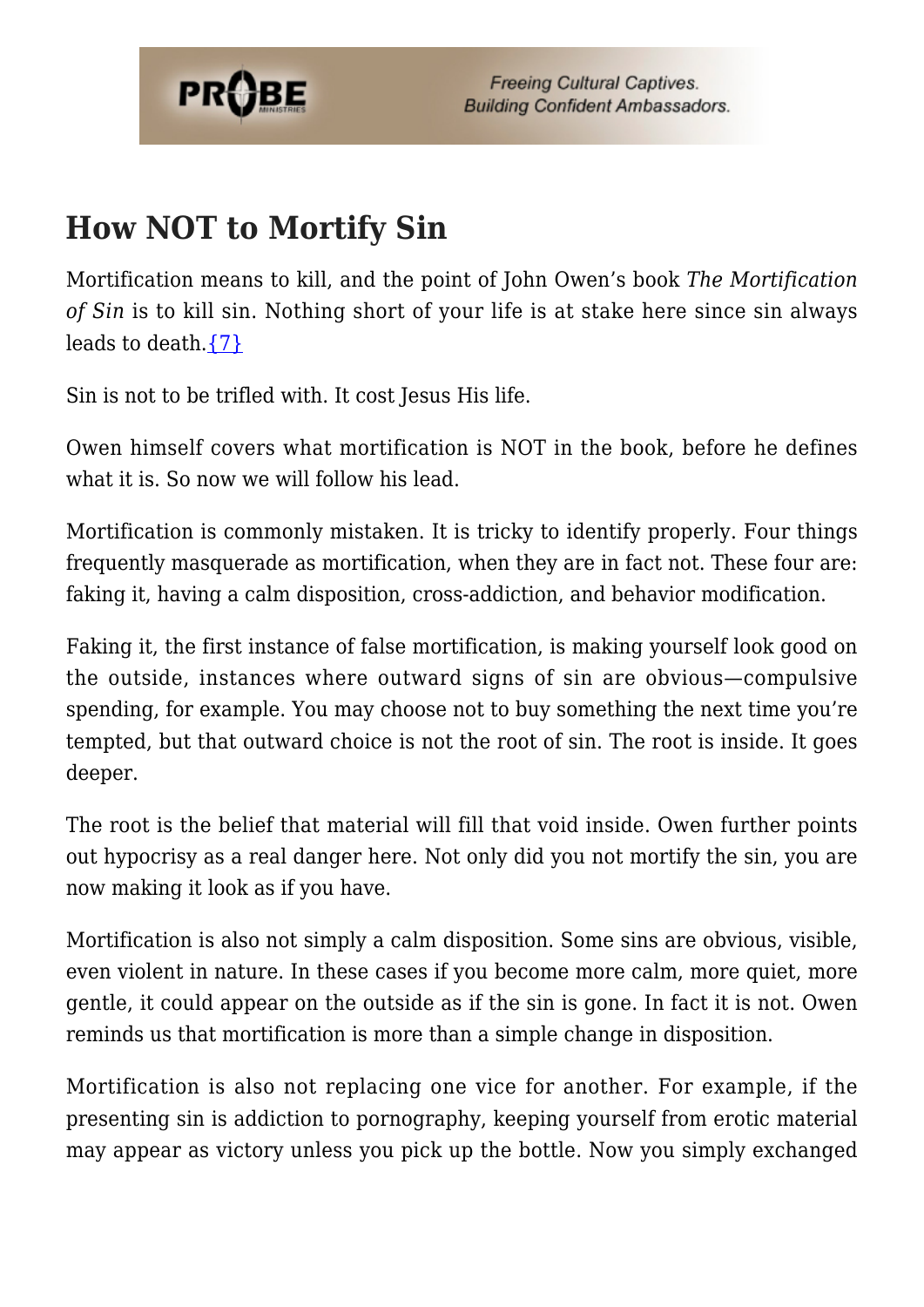

pornography for alcohol. You exhibit a cross-addiction. This, too, is not mortification.

Mortification is also not mere change in behavior. Surely you have made a big change before—created a new habit, lost weight, something, even a New Year's resolution. You can force the behavior for a while—maybe even through February! You can make yourself do what you've resolved. But eventually, that old habit creeps back; unless some real changes are made, it's merely a shift in behavior. This also is not mortification.

What is mortification, then? How do you do it?

### **How to Mortify Sin**

After all this preliminary discussion, you probably want to know how you can kill sin, conquer it, and be victorious, because if you don't it will kill you, as Owen himself says in the book.

Here's the bad news, though. *You* can't mortify your sin. You will have no victory over sin by employing any method I recommend to you. Now, don't despair! This doesn't mean you can't experience victory! God forbid. Rather, it is God's will for you to find victory over the curse of sin. What I mean here is that mortification is not something *you* do. It is instead something God does, namely the Holy Spirit.

Only the Holy Spirit can mortify sin, kill sin in the flesh. Only He is strong enough to put to death the old man.

So what do you do, then? Here are Owen's words. "Set faith at work on Christ for the killing of thy sin. His blood is the great sovereign remedy for sin-sick souls. Live in this, and thou wilt die a conqueror. Yea, thou wilt, through the good providence of God, live to see thy lust dead at thy feet." ${8}$ 

The way to mortify sin is to set *faith* at work. Put your faith to work. Believe in the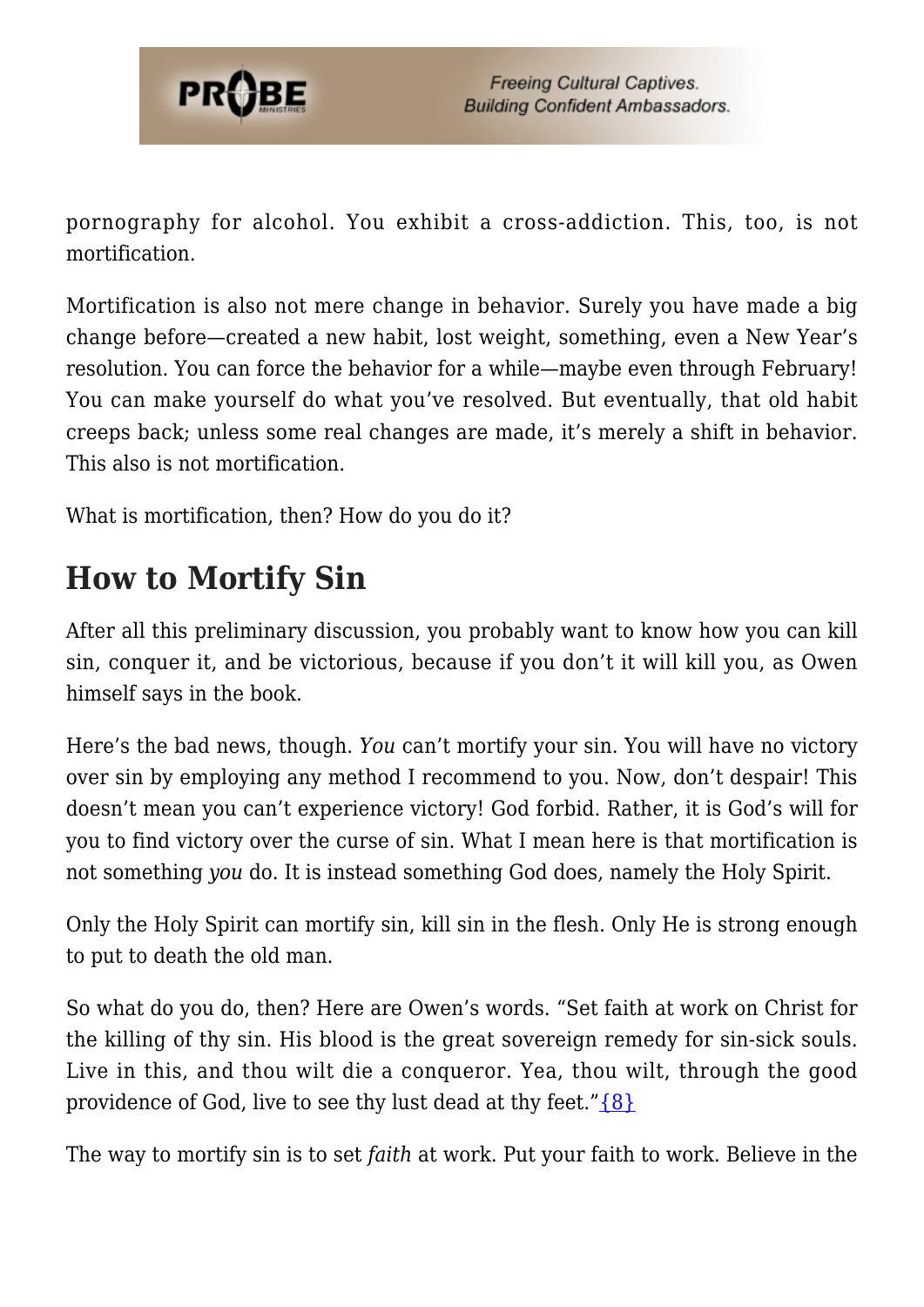

work Jesus did on the cross. His sacrifice is your remedy. That's how you kill sin—you don't. You believe in the power of Christ's atoning sacrifice on the cross, and let Christ kill it for you.

It's freeing really. Would you want the responsibility of killing the broken flesh within you? I don't. Owen goes on to add two more points of substance. First "fill your soul" with the provision of Christ. I might call that meditation. Meditate on Christ. Fill your mind with His provision.

The second point is to *expect* relief in Christ. Owen reasons that if Christ's blood is enough to make you righteous—and if the Spirit is strong enough to mortify your flesh, then expect it's going to happen. It may not be instantaneous. Anyone who's been walking with Christ for some time will affirm this. It's a slow and difficult, often *painful* process, but definitely a good one.

So that is how you mortify sin. You don't. You let the Spirit do it. Your job is to believe by faith.

## **Conclusion**

What have we learned so far? If you are following in the footsteps of Jesus, you need to mortify, or put to death, sin in your life. If you don't it will kill you.

This is not a popular message. I admit. Sin is not a fun topic. But Scripture is clear. Sin must be put to death. Owen's book, while dating over three hundred years back, could be neither more timely nor more appropriate for you today.

Owen admonishes the sincere believer to kill indwelling sin without delay. He warns the unbeliever this is impossible without Jesus Christ. Jesus is absolutely essential to the success and continued process of mortification. To do otherwise is the "soul and substance of all false religion in the world." $\{9\}$ 

If you believe in Jesus and you are stuck in your sin, maybe you're trapped in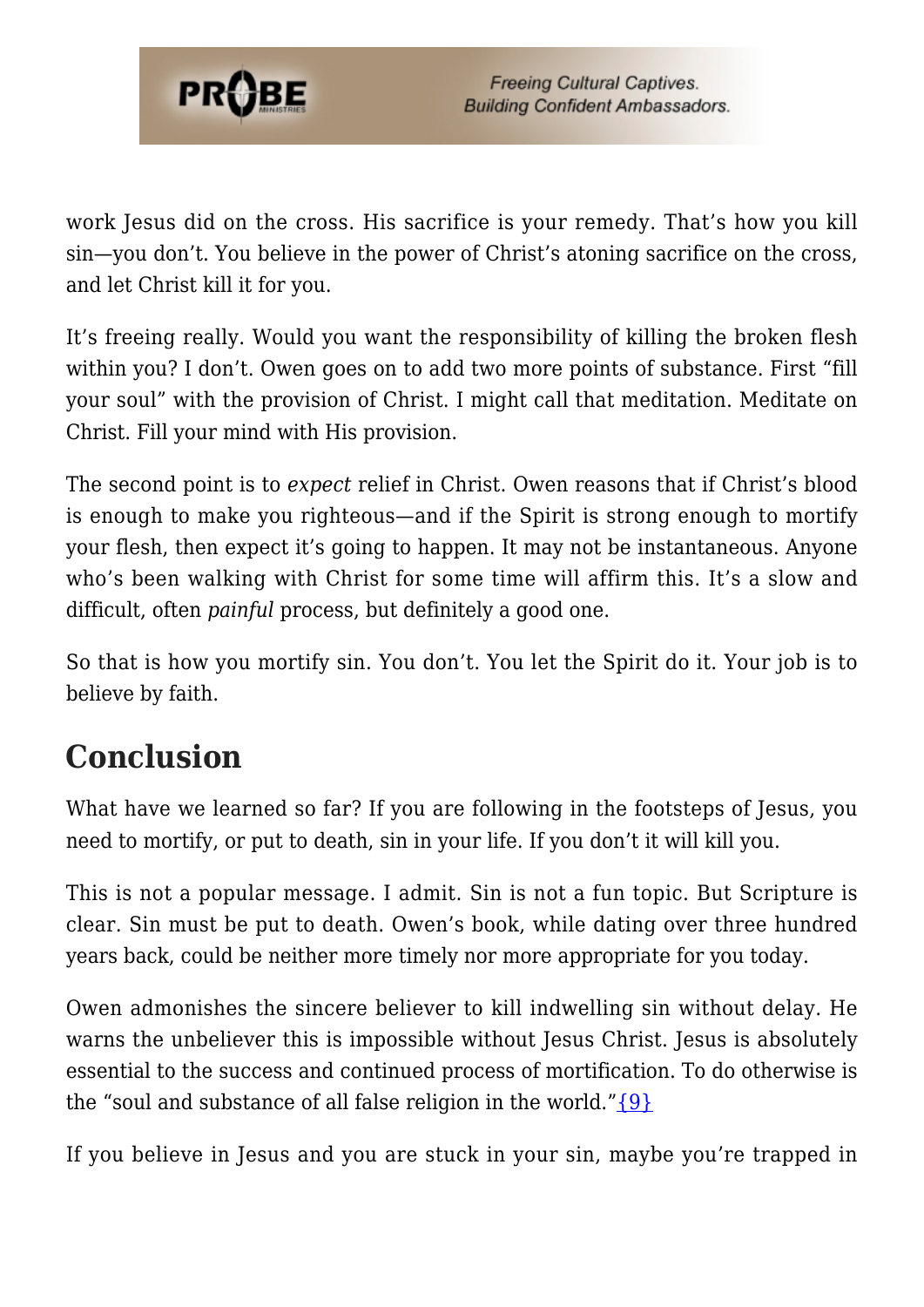

addiction, this book is for you. Mortify sin.

"Set faith at work on Christ for the killing of thy  $\sin$ ." $\{10\}$  You believe in His Son for salvation. Believe Him now for the deliverance of your soul from the power of indwelling sin.

It is not easy. You will struggle every day against sin. The bad news here is that you carry the problem with you. Your flesh is broken. It remains unregenerate until the day of Christ. Your soul is secure eternally by the blood of Christ, and one day you will receive a gloriously new body. But for now, we struggle.

But consider Jesus' promise in that struggle: "I have told you all this so that you may have peace in me. Here on earth you will have many trials and sorrows. But take heart, because I have overcome the world." $\{11\}$ 

Mortification is not for the faint of heart. But it is good. Your sin does not define you. God does. And he says you are fearfully and wonderfully made.  $\{12\}$  He paid the price of your sin. It was an awful lot. But he loves you that much.

Trust him today. Trust in his Word. And trust in the community of saints He provided for you. Confess your sin to them today. Do you want to fully live? Then kill sin.

#### **Notes**

<span id="page-6-0"></span>1. John Owen, *The Mortification of Sin*. (Ross-shire, UK: Christian Focus Publications, Geanies House), 1996.

- <span id="page-6-1"></span>2. *American Heritage Dictionary*, 2000.
- <span id="page-6-2"></span>3. James 1:15.
- <span id="page-6-3"></span>4. 1 Corinthians 15:50-54.
- <span id="page-6-4"></span>5. Colossians 3:5.
- <span id="page-6-5"></span>6. Owen, p.64.
- <span id="page-6-7"></span><span id="page-6-6"></span>7. James 1:15; Proverbs 14:12; Genesis 2:17.